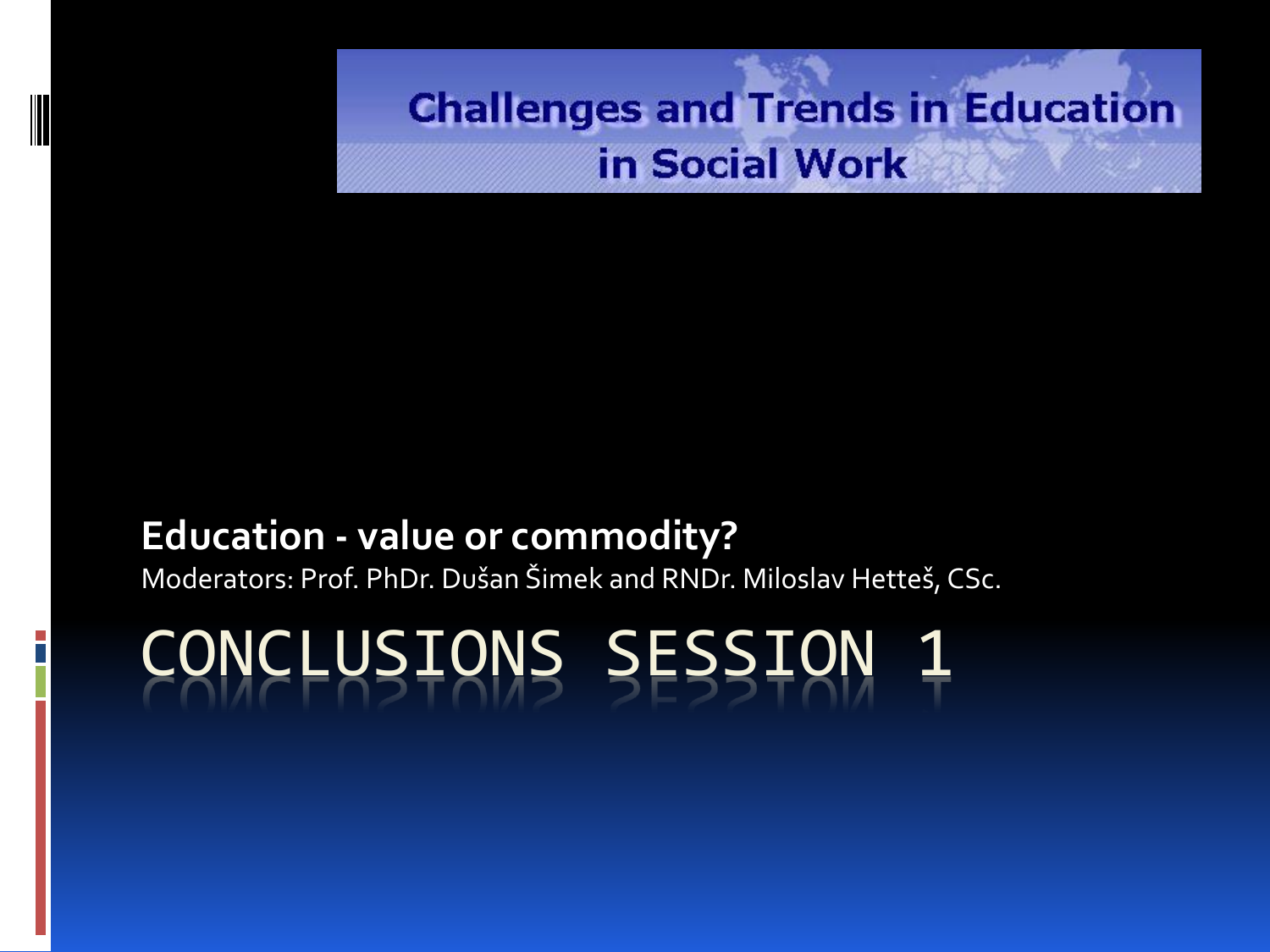- 8 participants
- **The basic topic of discussion was related to the** transformations of education institution in postindustrial society, focusing on critical aspects of education in social work.
- **Speakers highlighted** the contradictions between the declared aims of the political establishment and the limits of educational institutions, including socioeconomic and socio-demographic context.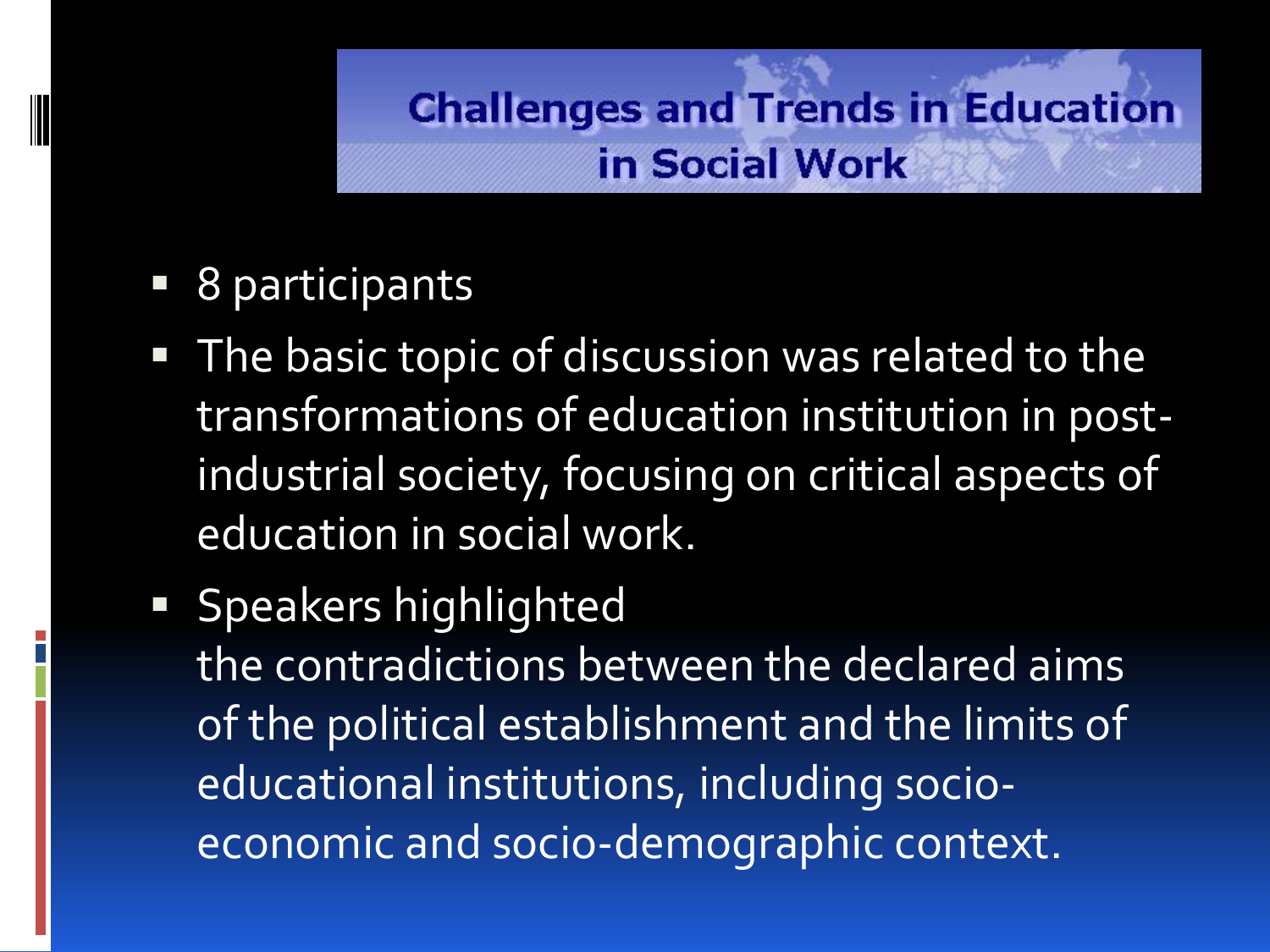- **Special contributions were then focused on** the philosophical and didactic context of professional education of social workers.
- Particularity of a special approach to their education is the emphasis on their upbringing, thus the formation and development of those competencies that reflect the humanitarian mission of social work not only in technological but especially in the spiritual dimension.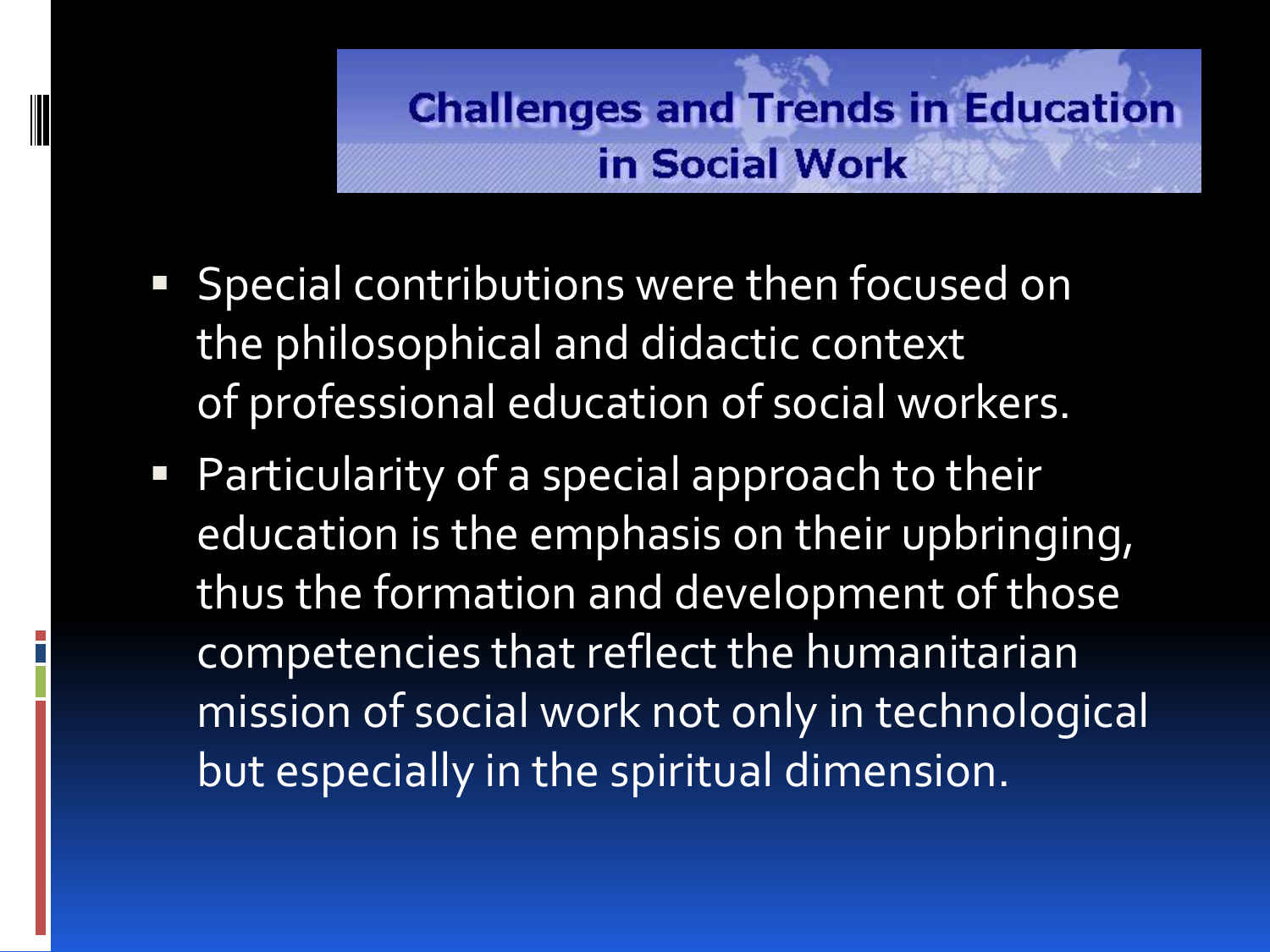#### **Reflection of social problems in education in social work**

Moderators: doc. PhDr. Kvetoslava Repková, PhD. and PhDr. Mirka Nečasová, PhD.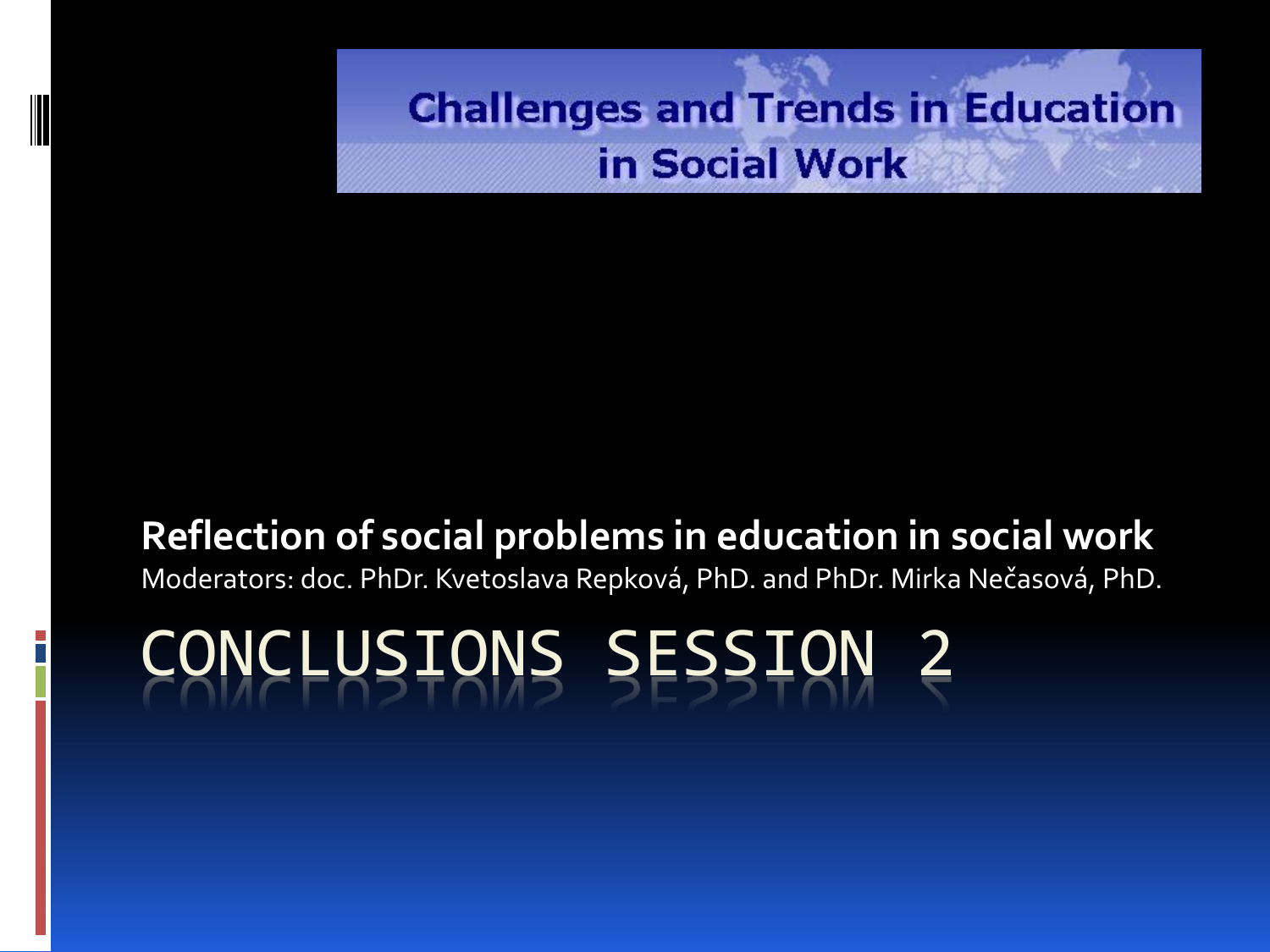## Quantitative aspect:

- 26th April, 2012
- 6 ppt presentations, 1 poster presentation
- 27th April, 2012
- 3 ppt presentations, 1 "free" contribution

**Participation: SK, CZ, PL**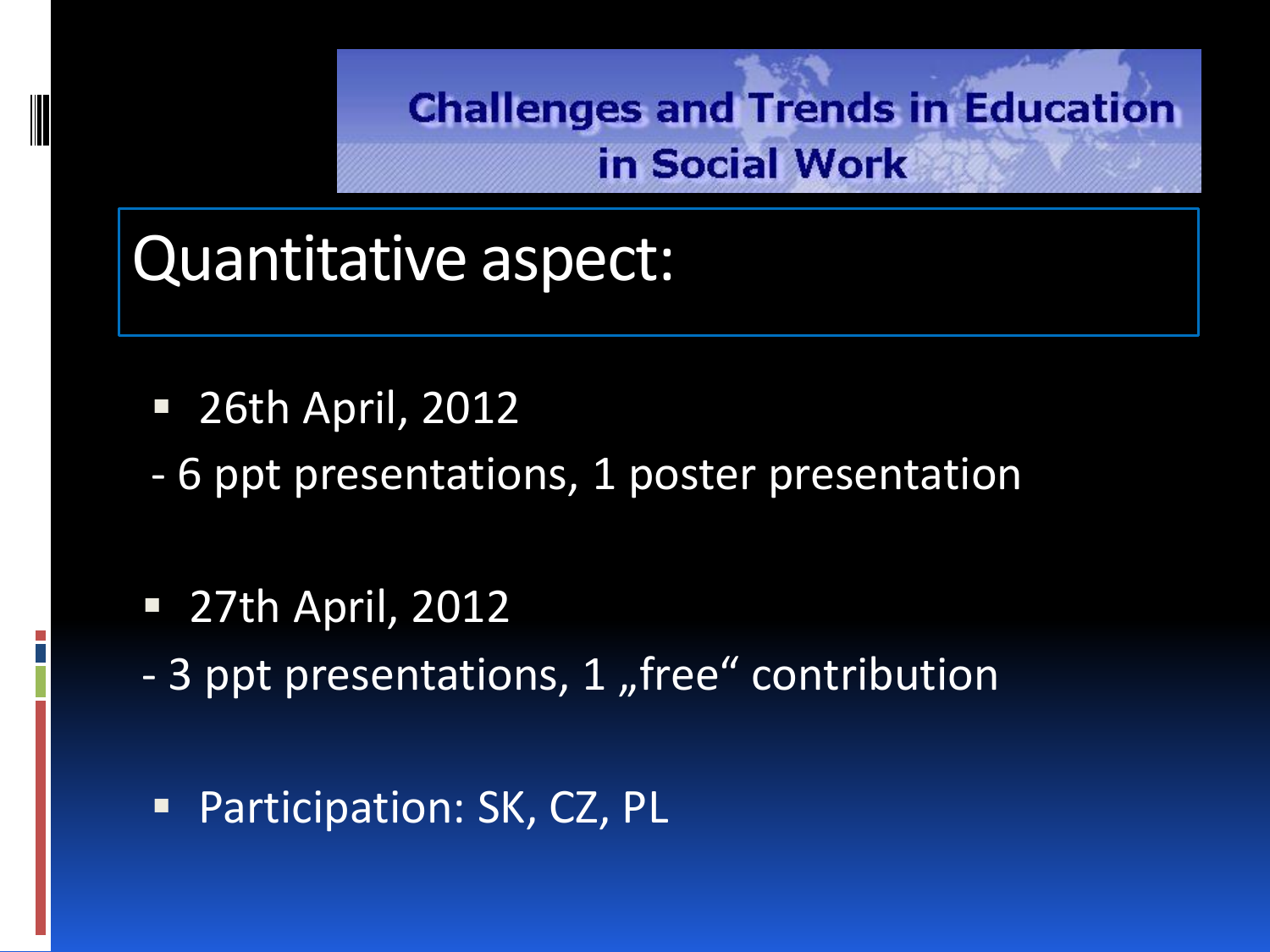# Key words – Dilemmas:

- **EQF** not compulsory
- **Specialization** towards social risks and settings within education (when, how and for whom)
- **Practical preparation** only as a "Cinderella" (didactics and methods to competencies)
- Education **in time** needs in **moving**
- Education **in** education **for**
- **Nature /Content of work** vs**. Codification** (e.g. SW streetworker)
- Reactive not vs rather **complementary** to proactive approach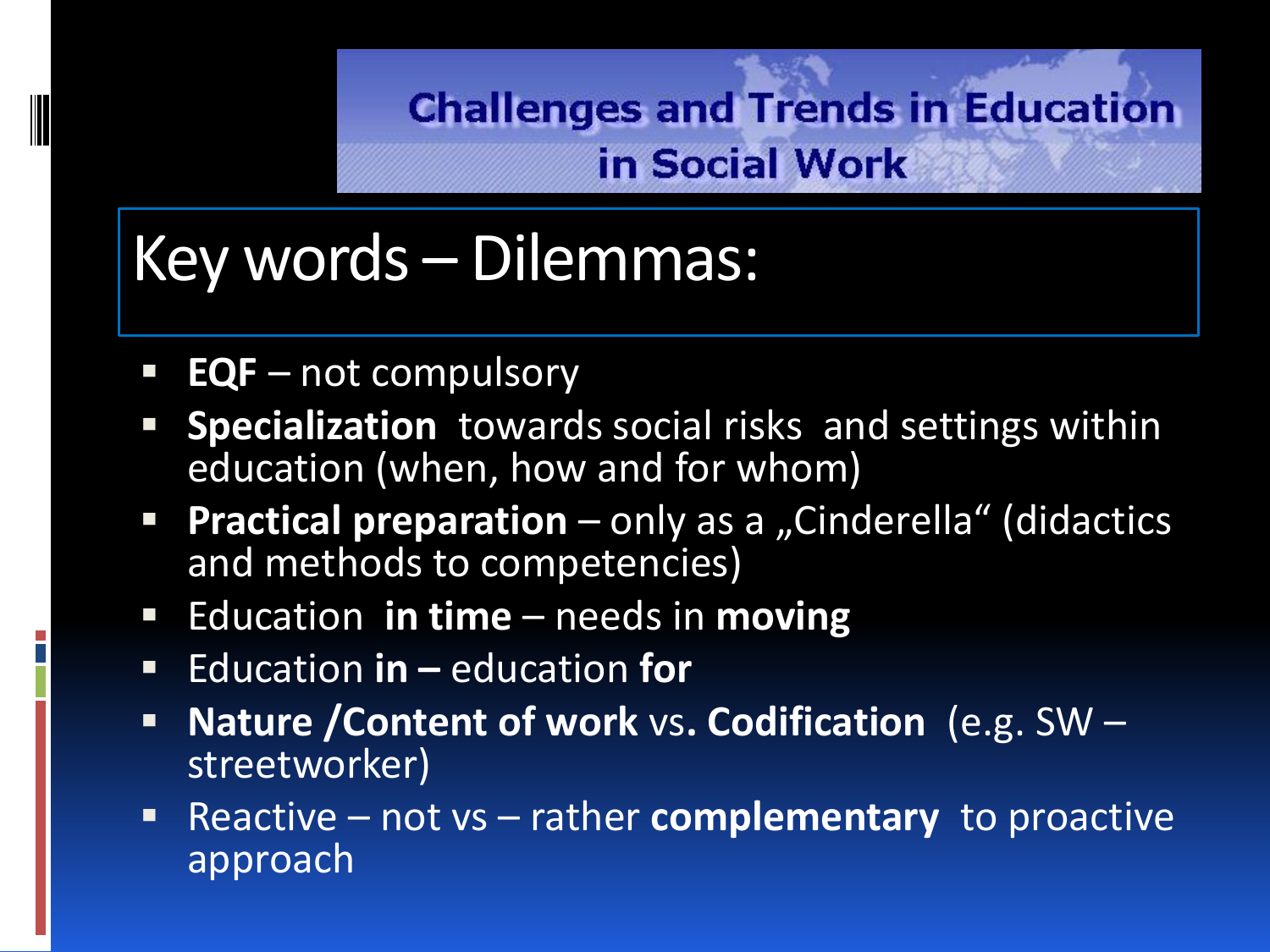#### **How to teach social work - didactics of selected courses**

Moderators: doc. PhDr. Beáta Balogová , PhD. and PhDr. DanielTopinka, Ph.D.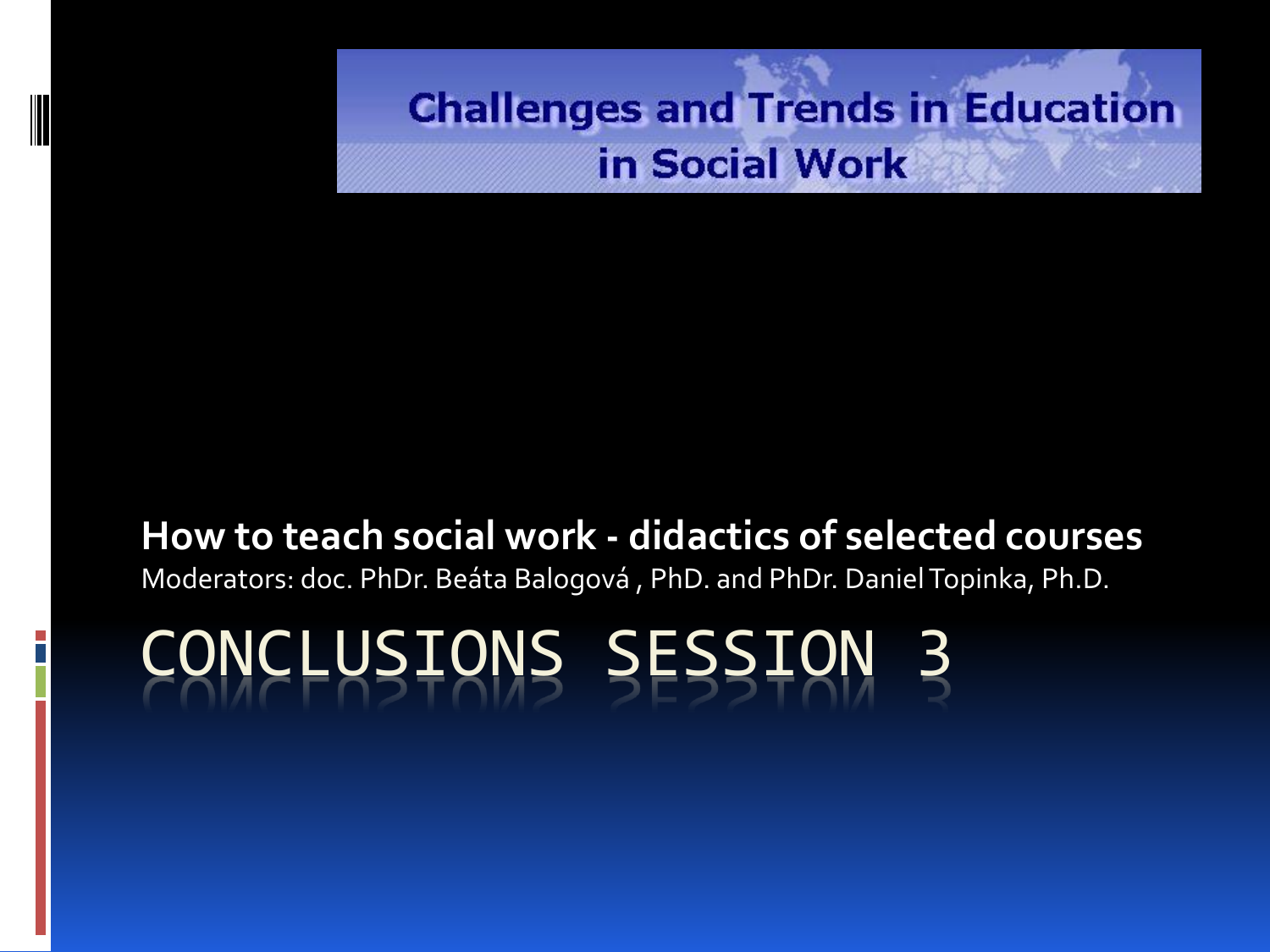# Session outputs:

- Point to current positive results in improving the quality of undergraduate preparation of social workers (despite objections)
- **Strengthening self-reflection in education**
- Improving critical thinking through the problembased learning
- Building competencies to be competent in the practice of social work, not only as an administrator respectively a distributor
- **Increasing professional pride, for example by** strengthening of own theoretical, historical and methodological base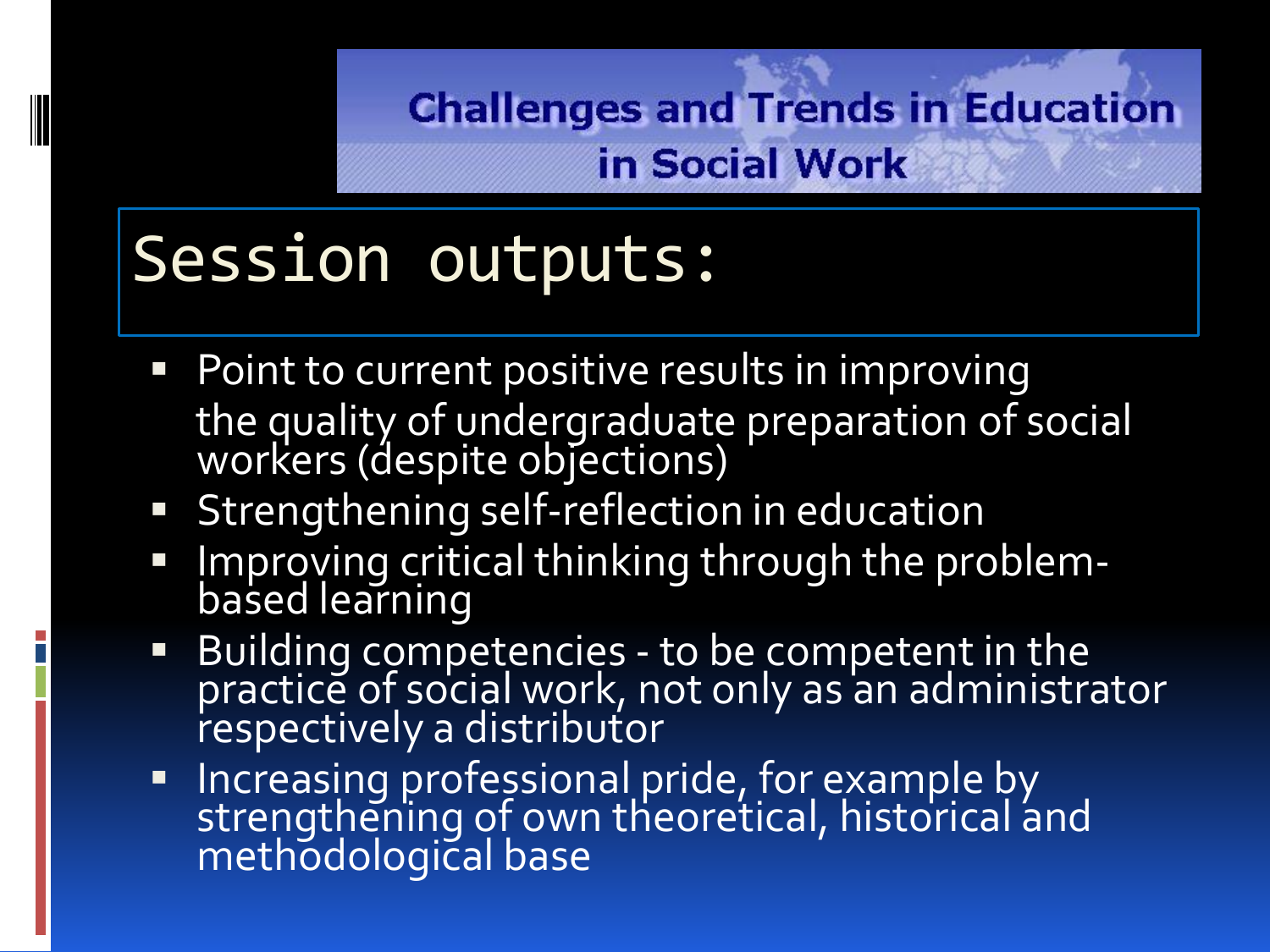- Building balanced knowledge and skills
- Improve the quality of ICT skills and learn to use ICT technology (paradoxical literacy in ICT)
- Gender-sensitive education of gender-sensitive social workers
- to negotiate the economic background in education
- to elaborate a didactics of Social Work
- to develop the values of the University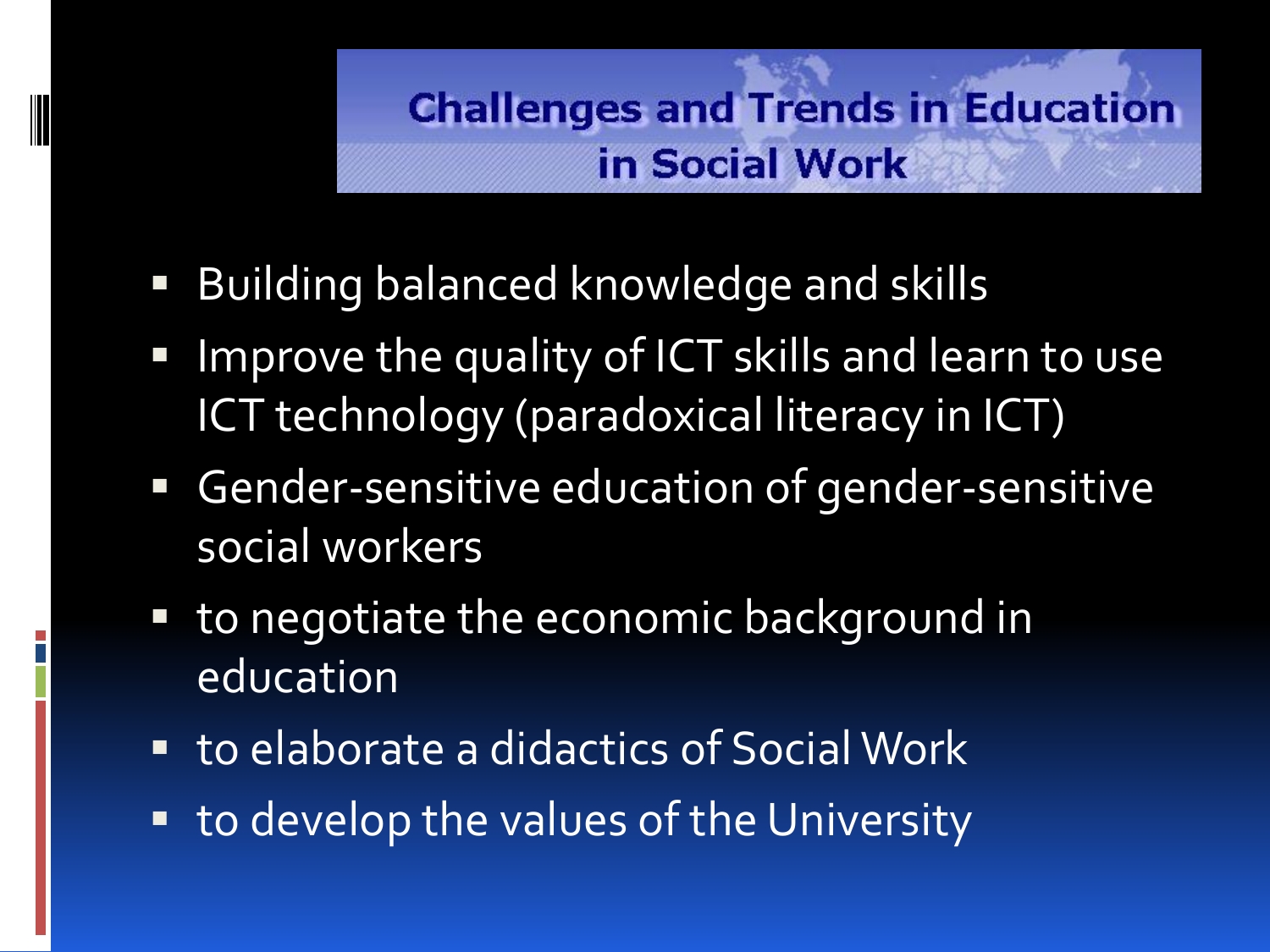#### **How to teach social work – conceptions in education**

Moderators: Prof. PhDr. Ján Gabura , PhD. and PaedDr. Zdenka Šándorová, Ph.D.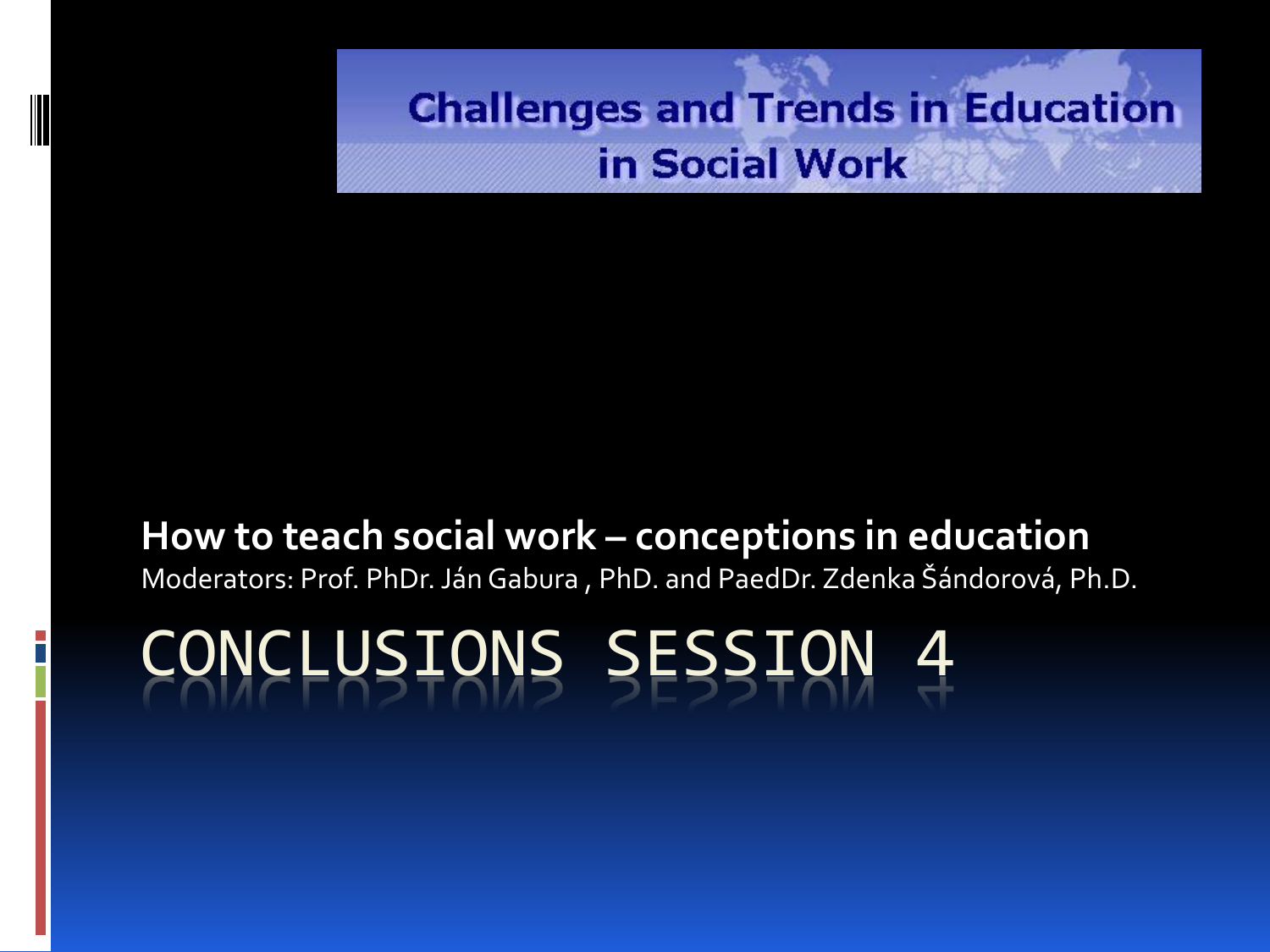**7** contributions were presented in session with a focus on current dilemmas in social work education, issues of ethics in social work and specific educational strategies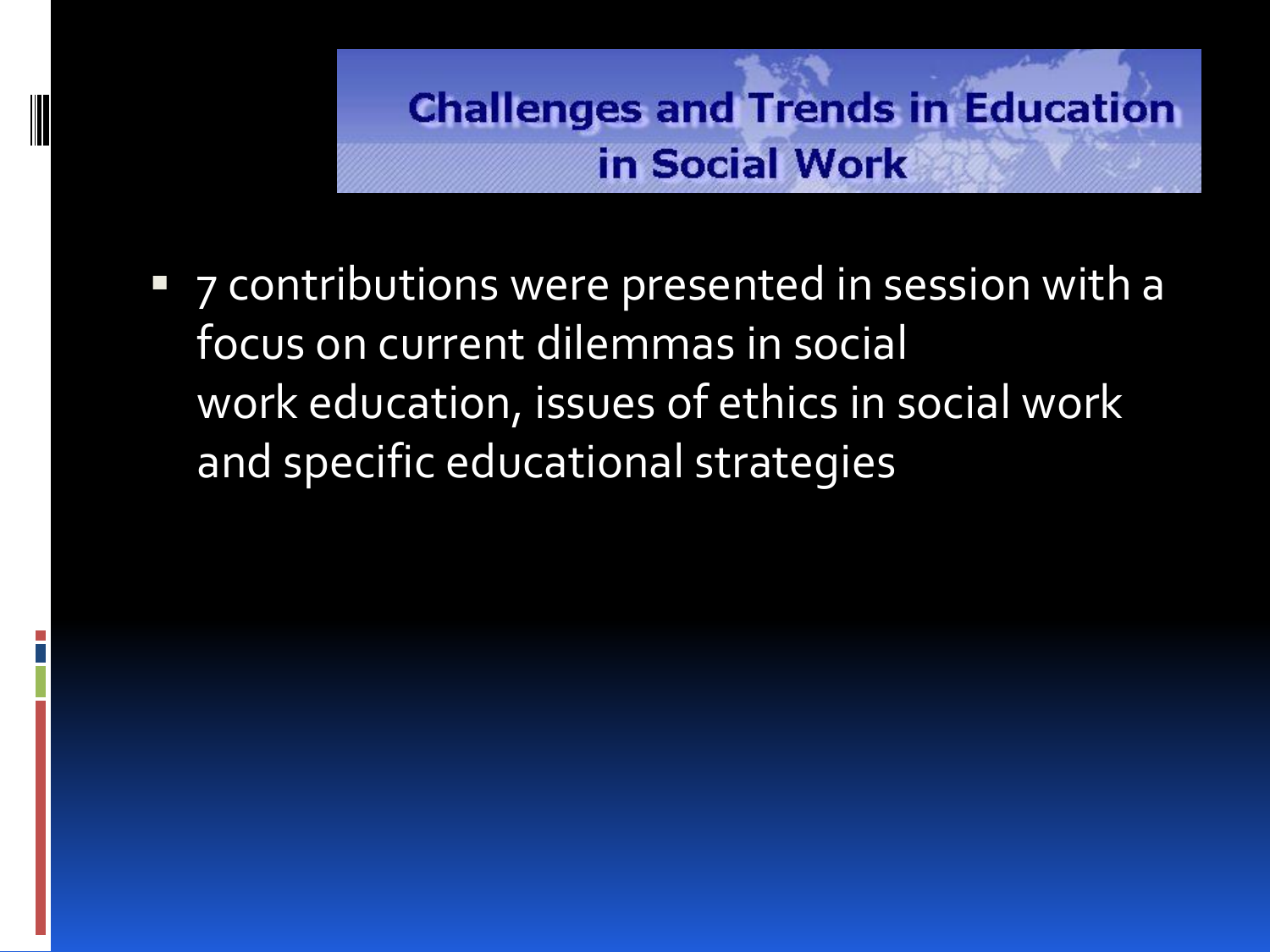## Outputs:

1) Society is not set to the social work. Social workers should be "the authors of the story in their field and try to make society the auditorium of this story."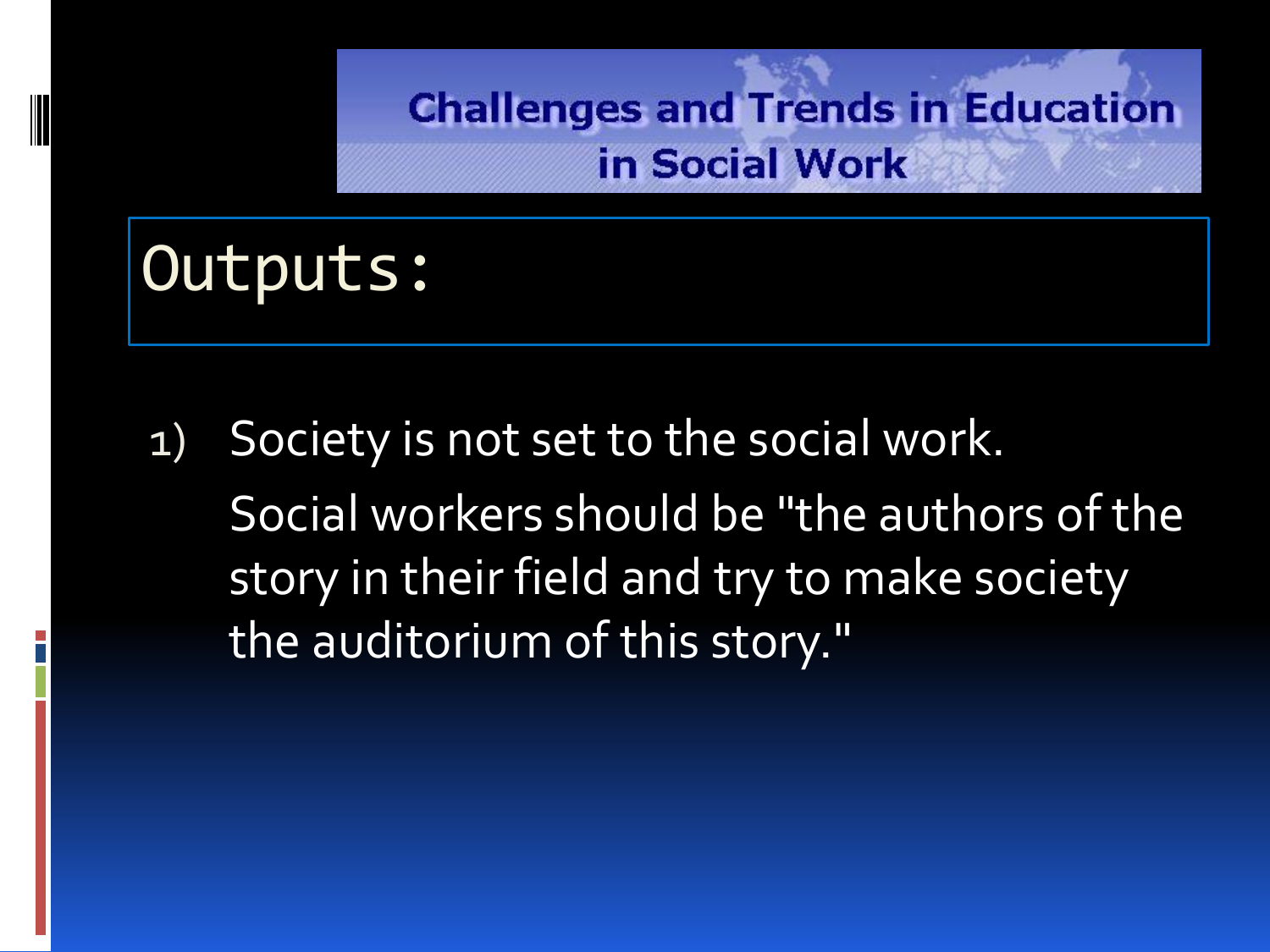### **2) Principles of teaching ethics:**

- **open students' personal communication with the teacher**  allows to understand of the students' ethical orientation, to support students' ethical self-awareness and to help clarifying the ethical attitudes in the field and in the work with clients,
- **"Life should be in it"**  a personal approach, teachers from practice, teachers represent the patterns, show social work on examples in practice, examples from practice are accompanied by explanation from the theory or methods of work with the client  $\rightarrow$  students should "understand about what it is," by the look at life through the practice and theory.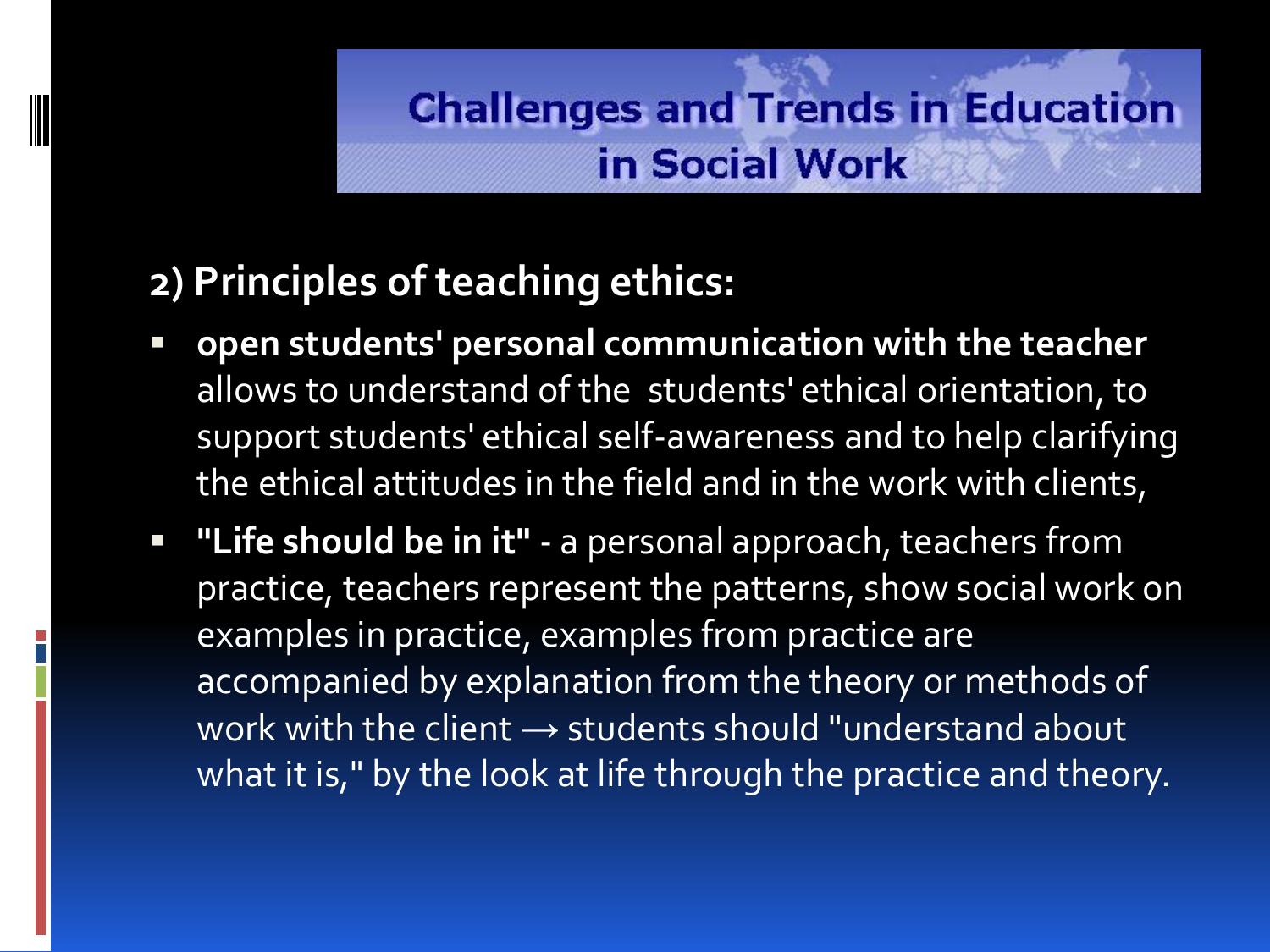- **ethical decision making** within the education as the support of ethical self-reflection grounded in theory and in comparison of different (theoretical) points of view,
- **to name things accurately** to avoid misinterpretation of ethical principles the teacher communicates - such as "marking" principle of acceptance and respect of the client's value orientation by expression "value neutrality" gives the impression that the teacher expects and recommends the ability of any social worker to be "value-neutral", etc.
- **ability of reflexivity**